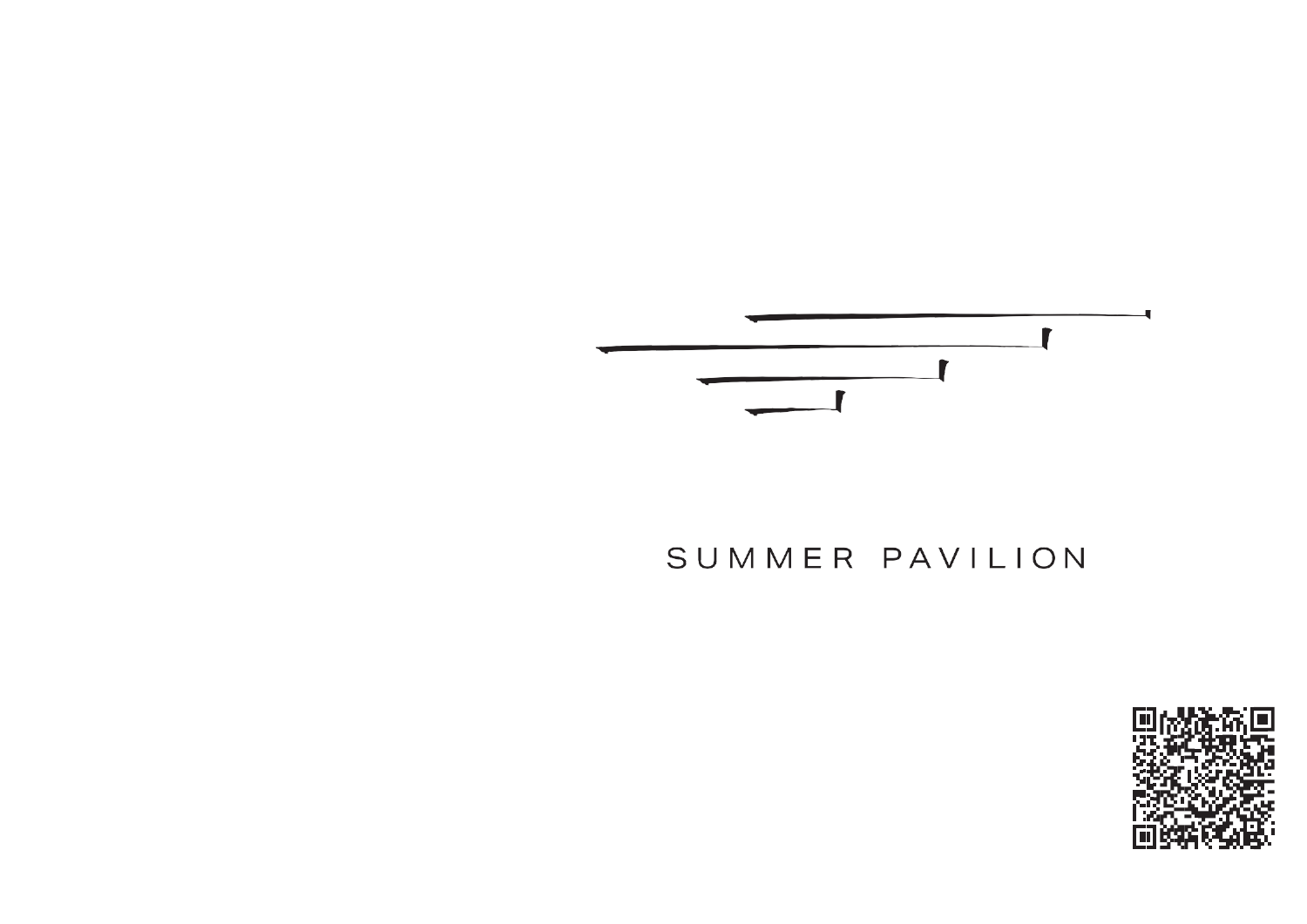#### **DIM SUM 点心**

| <b>Steamed 蒸点</b>                           |    |
|---------------------------------------------|----|
| Scallop & Prawn Shumai 扇贝大虾烧麦 $\mathcal{C}$ | 48 |
| Shanghai Dumpling 小笼包 尊                     | 45 |
| Vegetable Dumpling 蔬菜饺                      | 35 |
| Truffle Mushroom Dumpling 松露杂菌饺             | 45 |
| Steamed Truffle Wagyu Beef Dumpling 松露和牛饺 # | 48 |

#### **Small Bite 小食**

| $\mathbf{O}$ and Diversity                                  |    |
|-------------------------------------------------------------|----|
| Smoked Seabass with Shanghai Five Spice Power Sauce 上海熏鱼 》  | 55 |
| Prawn Toast with Truffle Salsa 松露莎莎虾土司 》                    | 58 |
| Cheese Prawn Spring Roll 芝士大虾春卷 》                           | 45 |
| Sichuan Chicken in Red Oil Sause (Cold Dish) 川味口水鸡 (冷菜) 》 ● | 48 |

### **SOUP 汤**

| Mushroom Soup with Abalone Sauce 鲍汁杂菌羹 》      | 38 |
|-----------------------------------------------|----|
| Chrysanthemum Bean Curd Soup 菊花豆腐汤            | 35 |
| Wonton Soup 云吞汤 きで                            | 35 |
| Hong Kong Style Lobster Soup 港式龙虾汤 》 <i>G</i> | 45 |

Please inform one of our Ladies and Gentlemen, should you have any food allergies or intolerance. Prices are in US Dollars and subject to 10% Service Charge and 12% Goods and Service Tax<br>如您有任何食物过敏源请告知我们的绅士淑女,价格以美元计算并加收10%



 $\frac{1}{\sqrt{1-\frac{1}{\sqrt{1-\frac{1}{\sqrt{1-\frac{1}{\sqrt{1-\frac{1}{\sqrt{1-\frac{1}{\sqrt{1-\frac{1}{\sqrt{1-\frac{1}{\sqrt{1-\frac{1}{\sqrt{1-\frac{1}{\sqrt{1-\frac{1}{\sqrt{1-\frac{1}{\sqrt{1-\frac{1}{\sqrt{1-\frac{1}{\sqrt{1-\frac{1}{\sqrt{1-\frac{1}{\sqrt{1-\frac{1}{\sqrt{1-\frac{1}{\sqrt{1-\frac{1}{\sqrt{1-\frac{1}{\sqrt{1-\frac{1}{\sqrt{1-\frac{1}{\sqrt{1-\frac{1}{\sqrt{1-\frac{1}{\sqrt{1-\frac{1$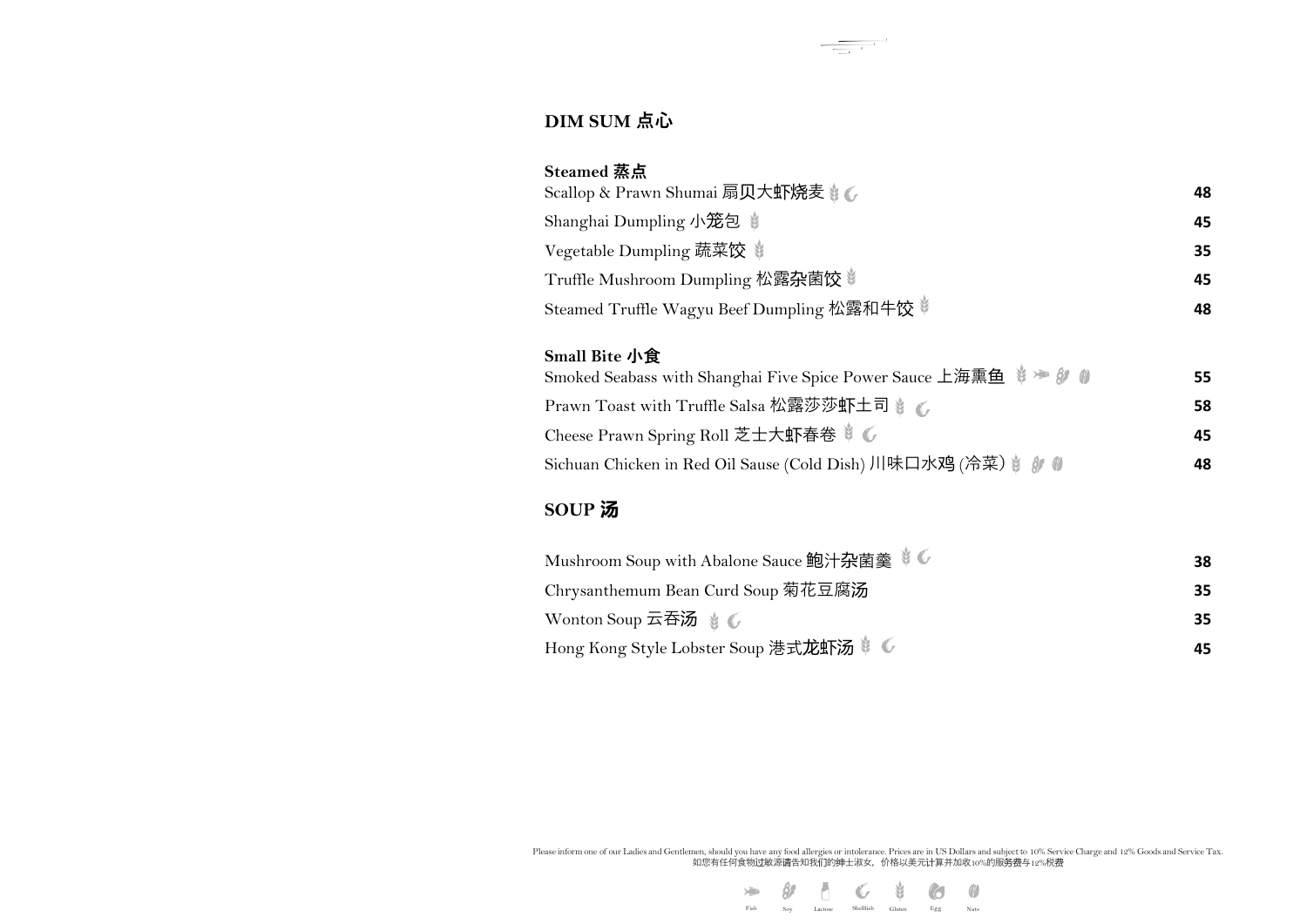## **MAINS 主菜**

| Fish & Seafood 海鲜                                                                         |     |
|-------------------------------------------------------------------------------------------|-----|
| Braised Australian Abalone 生扣澳洲鲜鲍鱼 》 6 #                                                  | 75  |
| Local Lobster 马尔代夫龙虾                                                                      | 168 |
| Garlic Butter; XO Sauce; Hong Kong Style; Ginger Onion (Choice 1 Cooking Method) 蒜子牛油; XO |     |
| 酱;避风塘;姜葱 (选一种烹调方式)                                                                        |     |
| Mud Crab 斯里兰卡青蟹 爹 6                                                                       | 178 |
| Garlic Butter; XO Sauce; Hong Kong Style; Ginger Onion (Choice 1 Cooking Method) 蒜子牛油; XO |     |
| 酱;避风塘;姜葱 (选一种烹调方式)                                                                        |     |
| Steamed Seabass with Shallot Oil Chinese Soy Sauce 香葱鱼海鲈鱼                                 | 68  |
| Salt & Pepper Tiger Prawn 蒜香椒盐虎虾 きで                                                       | 75  |
| Wok-Fried Tiger Prawn with Soy Sauce 豉油虎虾 》 6                                             | 75  |
| Shanghainese Stir-fried Egg White with Crab Meat 蟹肉賽螃蟹 》                                  | 68  |
| Wok-Fried Scallop with XO Sauce XO醬爆炒帶子 》                                                 | 70  |
| Wok-Fried Scallop with Black Truffle Sauce 爆炒黑松露帶子 》                                      | 70  |
| Sautéed Yu-Shiang Prawn with Spicy Garlic Sauce 干烧明虾球 》                                   | 72  |
| Sautéed Prawn with Vegetable 翡翠虾球 •                                                       | 70  |
| Deep Fried Seabass with Chinese Soy Sauce 煎封海鲈鱼 》                                         | 68  |
| Meat & Poultry 肉与家禽                                                                       |     |
|                                                                                           | 60  |
| Sweet and Sour Chicken with Mixed Fruit 水果咕噜鸡球                                            | 68  |
| Wok-Fried Rib Eye Beef with Asparagus and Fried Garlic 金蒜芦笋肋眼牛肉粒                          | 75  |
| Dongpo Pork <b>东</b> 坡肉                                                                   | 68  |
| Sliced Rib Eye Beef in Hot Chili Oil 水煮牛肉 。                                               | 78  |

Please inform one of our Ladies and Gentlemen, should you have any food allergies or intolerance. Prices are in US Dollars and subject to 10% Service Charge and 12% Goods and Service Tax<br>如果方法的网络以下的时代的事件的文件和文件的文件的文件的文件的文件的